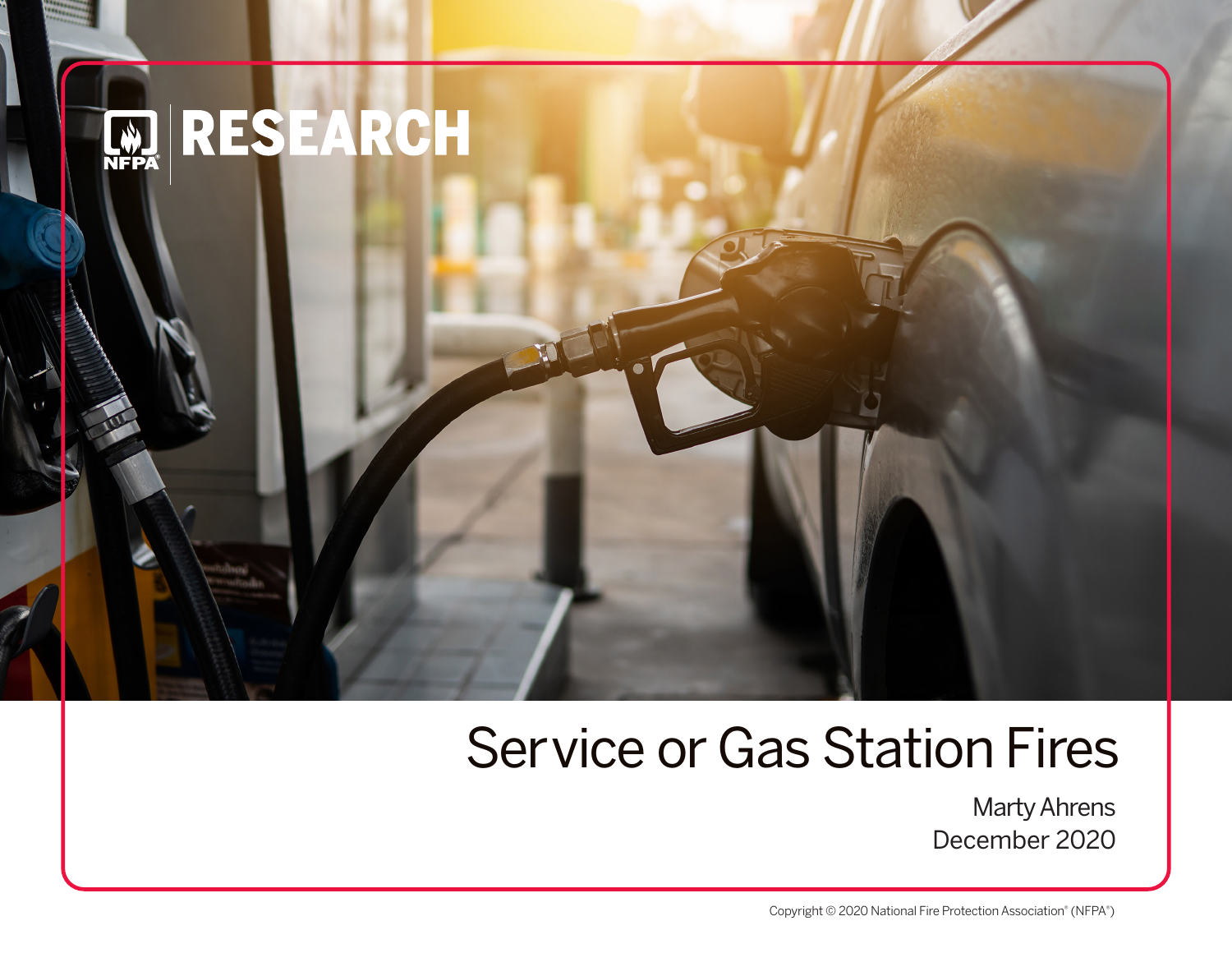## **Key Findings**

During the five-year period of 2014 through 2018, local fire departments responded to an estimated average of 4,150 fires in or on service or gas station properties per year. These fires caused an average of three civilian deaths, 43 civilian fire injuries, and \$30.0 million in direct property damage annually.

The estimated 4,370 reported service station fires in 2018 was 44 percent lower than 7,860 in 1980. However, the 2018 estimate was the highest since 2008.

From 2014 through 2018, an average of 550 structure fires (13 percent) per year caused an average of one civilian death, nine civilian injuries, and \$11.1 million (37 percent) in direct property damage annually.

The leading cause of structure fires at these properties, electrical distribution and lighting equipment (21 percent), caused more than half (55 percent) of the structure fire property damage. Cooking caused 19 percent of the structure fires but only 7 percent of the associated loss.

Only 4 percent of structure fires at service stations began with the ignition of gasoline. Some type of gas, including natural gas, LP-Gas, acetylene, and unclassified gas, was first ignited in 5 percent of the structure fires. It is possible that the category of unclassified gas might have been used to describe gasoline in some incidents.

A disproportionate share of structure fire property damage resulted from fires that began in or on exterior walls, maintenance or paint shops, and garages or other vehicle storage areas.

More than half of the fires (56 percent) at these properties were vehicle fires. The 2,340 vehicle fires per year caused an average of one civilian death, 26 civilian injuries, and \$11.0 million (37 percent) in direct property damage annually.

The 2018 estimate of 2,470 vehicle fires on these properties was 27 percent higher than the 1,940 such fires in 1980. Vehicle fires at these properties peaked in the mid- to late-1990s and early 2000s.

Three-quarters of the vehicle fires in 2014 through 2018 were caused by either mechanical failures or malfunctions, or electrical failures or malfunctions, a somewhat larger share than of highway vehicle fires overall.

Although 20 percent of vehicle fires at service stations began with the ignition of gasoline, only 2 percent started at the fuel tank or fuel line, and 3 percent began on the vehicle's exterior surface. This suggests that refueling was not a frequent cause of these fires.

The 670 non-rubbish outside and other fires (16 percent) per year caused an average of one civilian death, four civilian injuries, and \$7.6 million in direct property damage. More than half of these fires were vegetation fires.

One-quarter (24 percent) of the non-rubbish outside and other fires were started by smoking materials. Another 23 percent were started by electrical distribution and lighting equipment. Although not in the top tier of causes, some type of pump was involved in 7 percent of these fires.

The 590 (14 percent) outside trash or rubbish fires per year on these properties caused less than one civilian death, three civilian injuries and \$0.2 million in direct property damage annually. Thirty-eight percent of these 590 fires were intentional.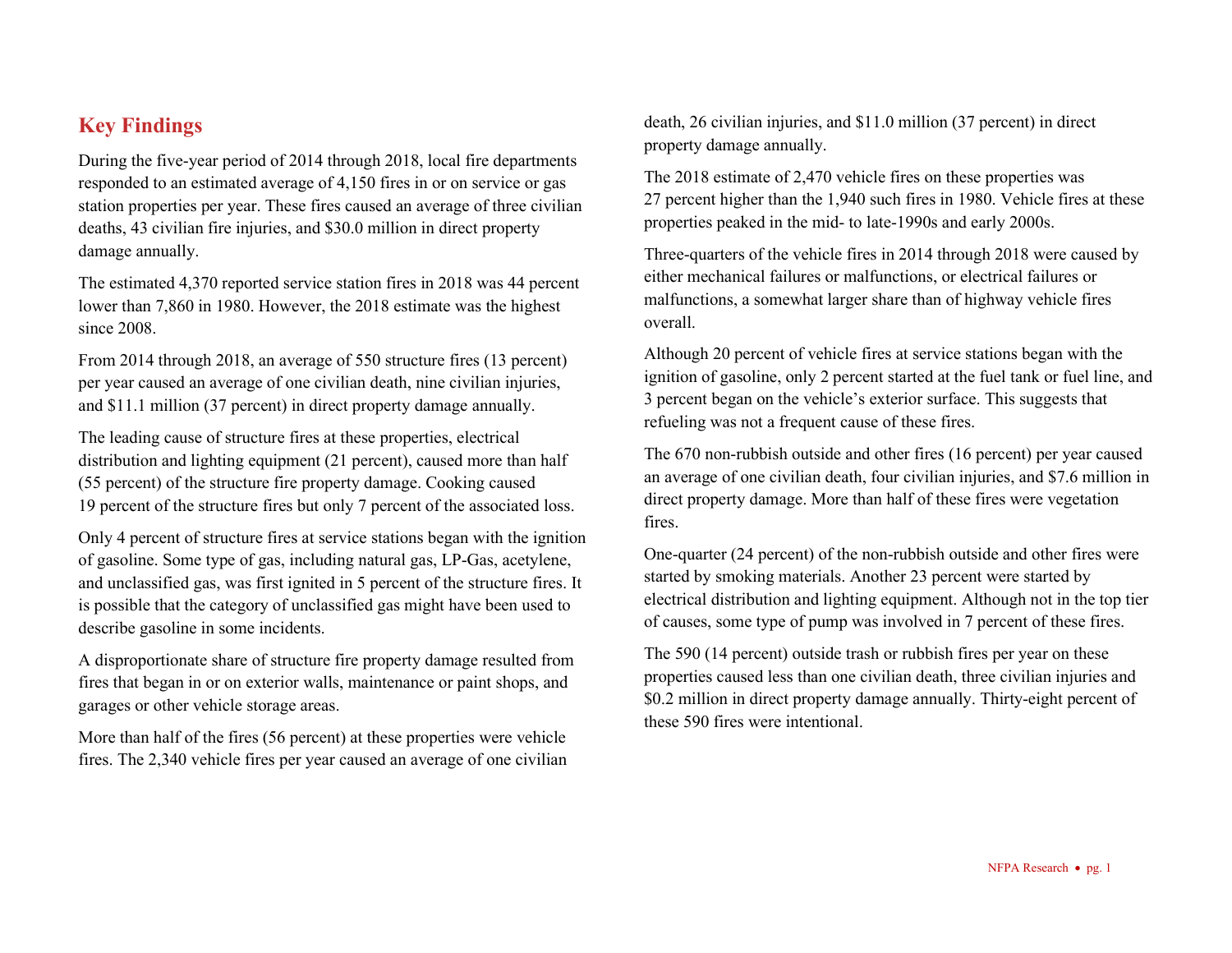## **Fires at US Service or Gasoline Stations**

During the five-year period of 2014 through 2018, local fire departments responded to an estimated average of 4,150 fires in or on service or gas station properties per year. These fires caused an annual average of three civilian deaths, 43 civilian fire injuries, and \$30.0 million in direct property damage. Figure 1 shows that more than half of the fires (56 percent) were vehicle fires. More detail will be provided about each type of fire.

**Figure 1. Service station fires by incident type**



### Estimates of fires were derived from the detailed information compiled by the U.S. Fire Administration's National Fire Incident Reporting System (NFIRS) and NFPA's annual fire experience survey. Fires involving fuel dispensing pumps might be classified as structure fires, outside or other fires, or possibly vehicle fires if a vehicle was involved. Pumps are identified by an NFIRS equipment involved in ignition code and not restricted to fuel dispensing pumps. Caution should be used in interpreting the results. Many types of fires, such as vehicle fires while parked and vegetation fires, occur on many different types of property.

# **Trends**

The estimate of 4,370 reported service station fires in 2018 was 44 percent lower than the 7,860 such fires in 1980. However, the 2018 estimate was the highest since 2008. Version 5.0 of NFIRS was first introduced in 1999 and gradually adopted by fire departments around the country. Estimates for the transition years of 1999 through 2001 are more volatile and should be viewed with caution. They are shown in the [supporting tables](http://www.nfpa.org/servicestationfires) but not in Figure 2.



The 2018 estimates of service station structure, outside, and other fires (including outside rubbish) were roughly two-thirds lower than in 1980 (estimates of 590 structure fires and 1,300 outside fires or other fires, including outside rubbish, in 2018 vs. 1,910 structure fires and 4,010 outside or other fires in 1980). In contrast, the 2018 estimate of 2,470 vehicle fires on these properties was 27 percent higher than the 1,940 such fires in 1980. Vehicle fires at these properties peaked in the mid- to late-1990s and early 2000s.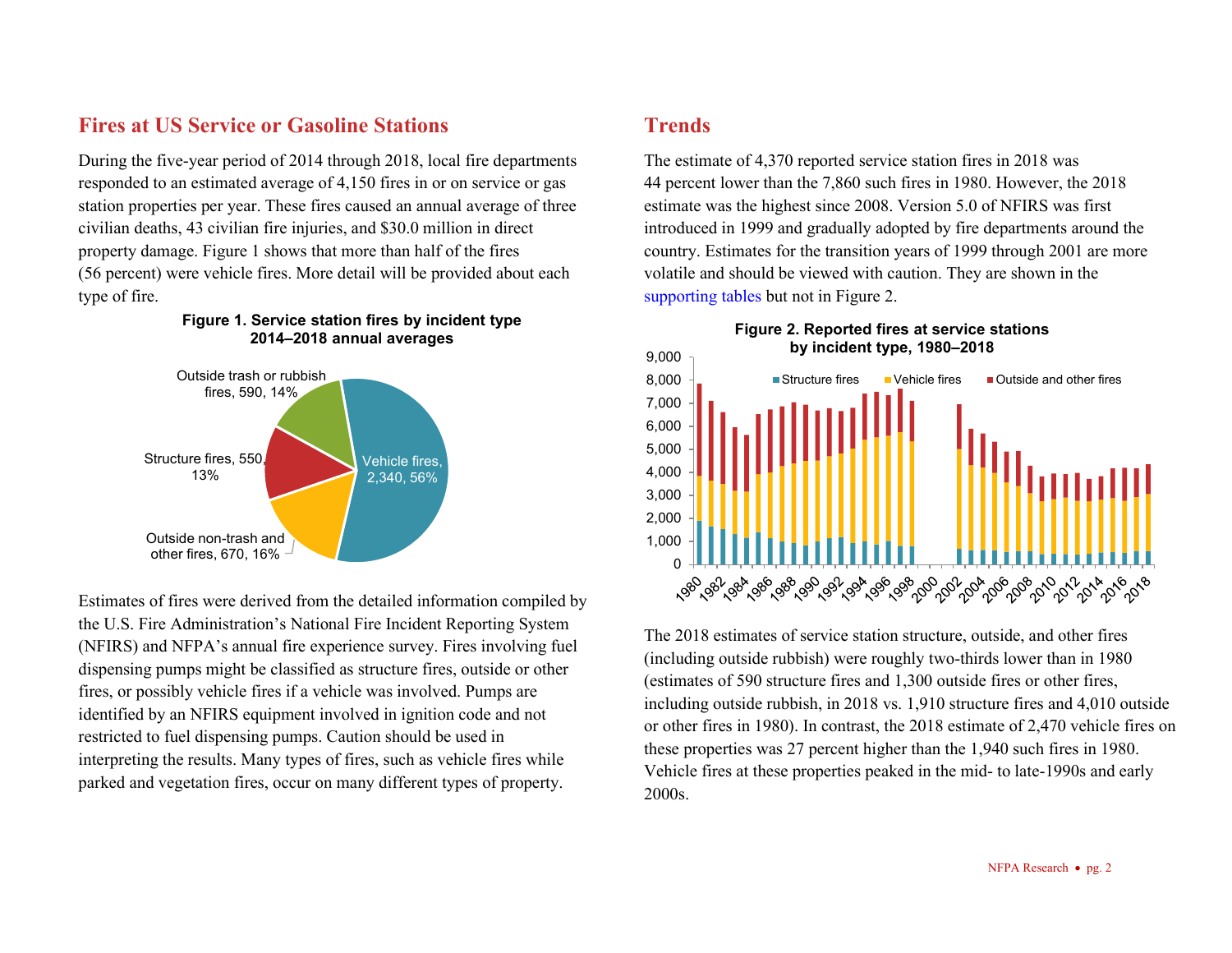Data from the US Energy Information Administration shows that roughly 1.4 times as much motor gasoline was produced in recent years as in  $1980.<sup>1</sup>$  $1980.<sup>1</sup>$  See Figure 3.

[Rubeis,](https://www.bcg.com/about/people/experts/mirko-rubeis) Groves, Portera, and [Bonaccorsi](https://www.bcg.com/about/people/experts/giuseppe-bonaccorsi) of the Boston Consulting Group described the challenges facing the service station industry.[2](#page-8-1) Increasing usage of electricity and other non-traditional vehicle fuel or power sources will reduce the demand for gasoline. Ride-hailing services and autonomous vehicles will reduce individual vehicle ownership. They propose making service stations a multipurpose destination.





Source: US Energy Information Administration

According to the US Census Bureau, 87 percent of the 113,000 gasoline stations in the United States in 2017 had a convenience store on the premises. [3](#page-8-2) The multipurpose nature of these properties is evident in the structure fire causes.

## **Structure Fires**

During 2014 through 2018, an estimated average of 550 structure fires in or on service station properties per year caused an average of one civilian death, nine civilian injuries, and \$11.1 million in direct property damage annually.

Figure 4 shows that two-fifths of the structure fires at these properties were caused by a) electrical distribution or lighting equipment, or b) cooking. Cooking is more likely associated with the convenience store part of the property.

#### **Figure 4. Leading causes of service station structure fires, 2014–2018**



Figure 5 shows that a kitchen or cooking area was the most common area of origin for service station structure fires. Again, these are most likely in the associated convenience store.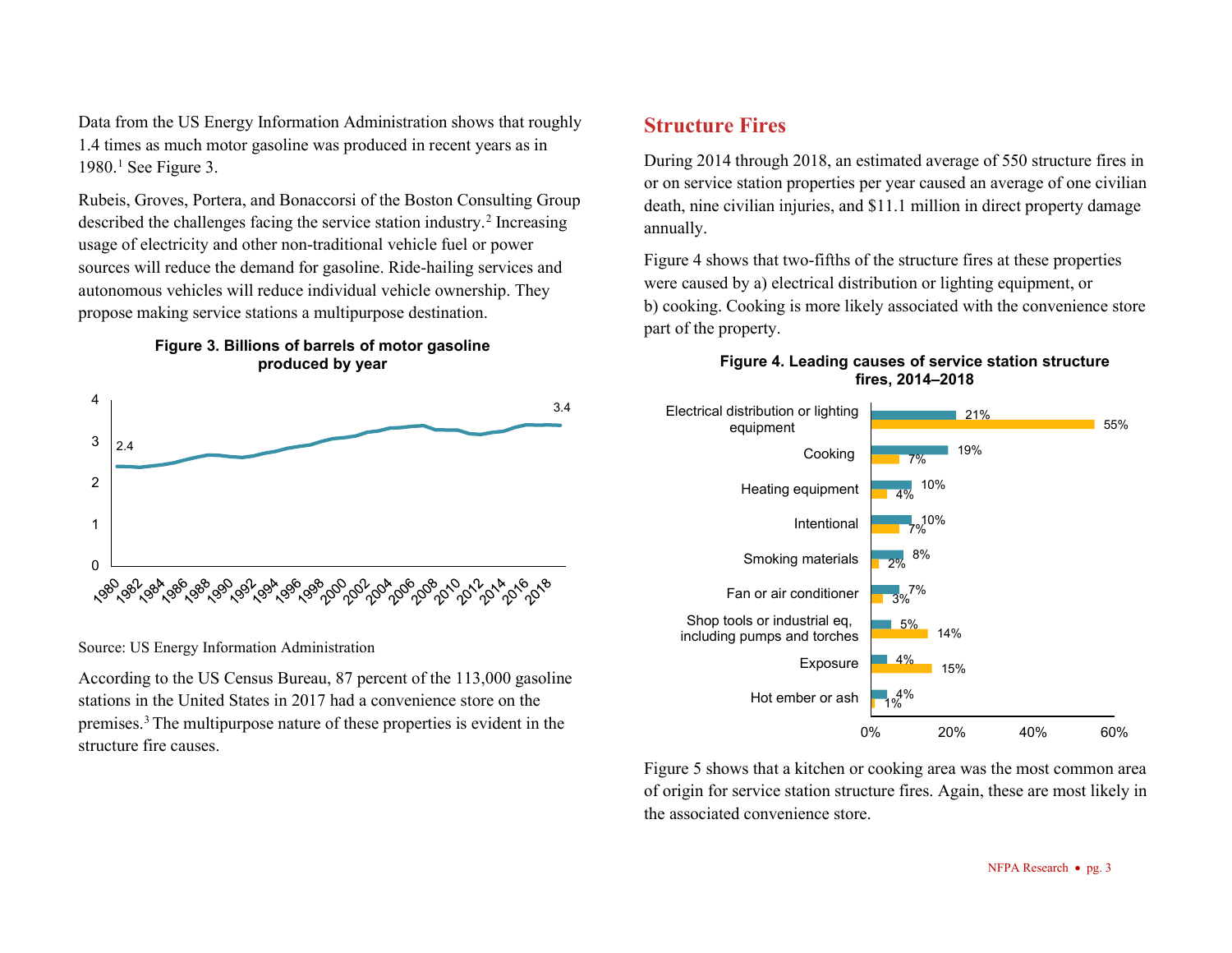NFIRS does not have specific area of origin codes that would identify the area of a service station. It is likely that some of these incidents were captured in unclassified outside areas, unclassified areas of origin, and unclassified service or equipment areas. Pumps, part of the shop tool or industrial equipment category, were identified as the equipment involved in 1% of the service station structure fires.



#### **Figure 5. Leading areas of origin in service station structure fires: 2014–2018**

A disproportionate share of the property damage was associated with fires that began in maintenance or paint shops, in or on the exterior wall, and in garages or vehicle storage areas. It is unclear how many service stations still perform vehicle maintenance. Figure 4 showed that shop tools, including torches, burners, or soldering irons, caused a disproportionate share of the property damage in service station structure fires. While electrical distribution and lighting equipment caused the largest share of direct property damage, these fires can occur in any area.

NFIRS has a separate occupancy category for motor vehicle or boat sales, services, or repair. During this period, the estimated 1,660 structure fires per year at such facilities caused an average of three civilian deaths, 54 civilian injuries, and \$121 million in direct property damage annually. The portion associated with sales cannot be separated out. It is possible that some fires in this category occurred in service station bays.

The 60 (11 percent) service station structure fires per year that began with the ignition of flammable or combustible liquids or gases, piping, or filters caused an average of \$2.3 million in direct property damage annually. Gasoline was identified as the type of material first ignited in 20 (4 percent) of the structure fires at these properties per year; some type of cooking oil, transformer, or lubricating oil was first ignited in 30 (6 percent); and some type of gas was also first ignited in 30 such structure fires annually.

While the NFIRS data elements for material first ignited and type of material first ignited are loosely related, the connection is not absolute. Cooking oil could be coded as a food or as a combustible liquid. Other leading materials and types of material first ignited are generally consistent with the leading causes and areas of origin.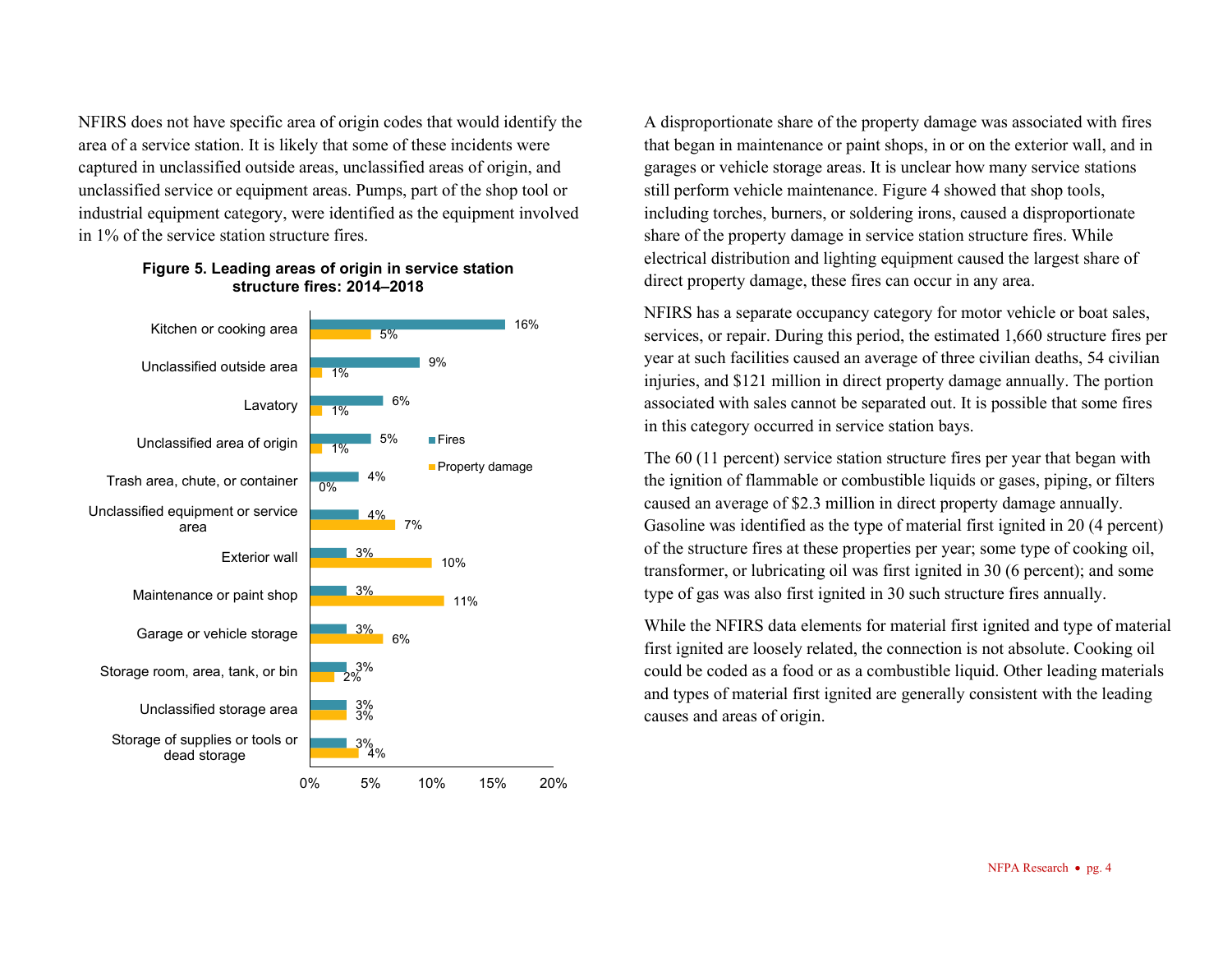## **Vehicle Fires**

During 2014 through 2018, an estimated average of 2,340 vehicle fires on service station properties per year caused an average of one civilian death, 26 civilian injuries and \$11.0 million in direct property damage annually.

Three quarters of vehicle fires at service stations were caused by either mechanical failures or malfunctions (52 percent) or electrical failures or malfunctions (24 percent). This is a somewhat larger share than is seen for highway vehicle fires overall (47 percent mechanical and 21 percent electrical)<sup>[4](#page-8-3)</sup> but is generally consistent. Some type of operating equipment was the heat source in 70 percent of the service station vehicle fires. Only 1 percent of vehicle fires on these properties was intentional.

Around the turn of the century, the Petroleum Equipment Institute (PEI) began investigating reports of fires during refueling in dry weather that appeared to be started by static electricity. Readers of their newsletter were asked to report such incidents to PEI in January 2000. PEI received 176 such reports about incidents from 1992 through  $2010<sup>5</sup>$  $2010<sup>5</sup>$  $2010<sup>5</sup>$  The same document noted that PEI had no documented incidents of refueling fires started by a cell phone. As part of their "Stop Static Campaign," PEI cautioned consumers to never re-enter their vehicles while refueling. In a 2016 addendum to that campaign's archival page, PEI notes that "The incidence of these static-related fires has declined dramatically with the adoption of onboard vapor recovery systems in passenger vehicles." They had not received any new reports of such incidents since 2010.<sup>[6](#page-8-5)</sup>

In 2004 through 2008, 3 percent of vehicle fires at service stations were started by an unclassified static discharge (regardless of activity).<sup>[7](#page-8-6)</sup> In 2014 through 2018, only 1 percent of the vehicle fires on these properties began in this matter.

Almost three-quarters (71 percent) of vehicle fires at service stations in 2014 through 2018 began in the engine, running gear, or wheel area; 7 percent began in the passenger area; 4 percent began in the cargo or trunk area; and 3 percent began on the exterior surface. Only 2 percent started at the fuel tank or fuel line. The small percentages associated with the exterior and fuel line suggest that the refueling process was not a major factor in these fires.

One-third (32 percent) of the vehicle fires at service stations began with the ignition of flammable or combustible liquids, gases, piping, or filters. Almost one third (31 percent) began with electrical wire or cable insulation, and 7 percent began with a tire.

Figure 6 shows the leading types of material that first ignited in vehicle fires at service stations. Only one in five such fires began with gasoline.



#### **Figure 6. Leading types of material first ignited in vehicle fires at service stations, 2014–2018**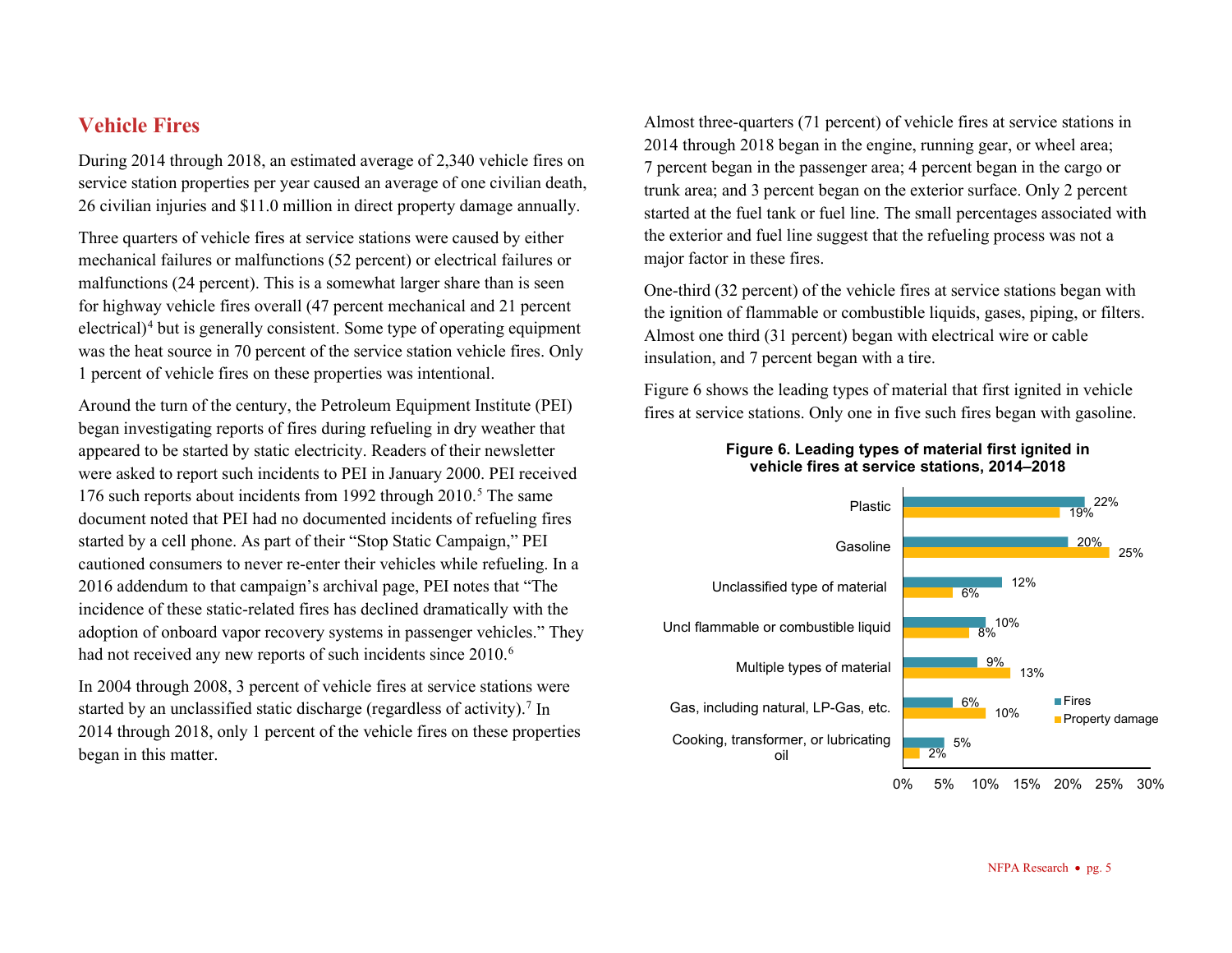## **Outside and Other Fires (excluding trash or rubbish fires)**

During 2014 through 2018, an estimated average of 670 non-structure, non-vehicle outside and or other fires (excluding trash or rubbish fires) at service station properties per year caused an average of one civilian death, four civilian injuries and \$7.6 million in direct property damage annually. These fires can occur on any part of the service station property.

More than half (55 percent) of non-rubbish outside or other fires had incident types indicating some type of natural or cultivated vegetation fire. Twelve percent were outside equipment fires, 4 percent were outside gas or vapor combustion explosions, 1 percent were outside storage fires, and 9% were unclassified special outside fires. Nineteen percent were "other" fires.

#### **Figure 7. Leading types of material first ignited in non-rubbish outside and other service station fires 2014–2018**



While vegetation and mulch-type materials were among the most common materials first ignited in these fires, Figure 7 shows that the highest percentages of property damage were seen in fires that began with the ignition of gasoline or gas. Most of the gas was coded as "flammable gas, other." It is possible that some of these actually involved gasoline.

Figure 8 shows that roughly one-quarter of non-rubbish outside and other fires were started by cigarettes or other smoking materials (excluding matches and lighters). It is likely that some of the embers or ashes came from smoking materials, although that cannot be confirmed with the available data. Electrical distribution and lighting equipment was a leading cause of these fires and of the previously discussed structure fires. Pumps were a more common cause of these fires than of the other types of incidents.

#### **Figure 8. Leading causes of non-rubbish outside and other service station fires, 2014–2018**



NFPA Research • pg. 6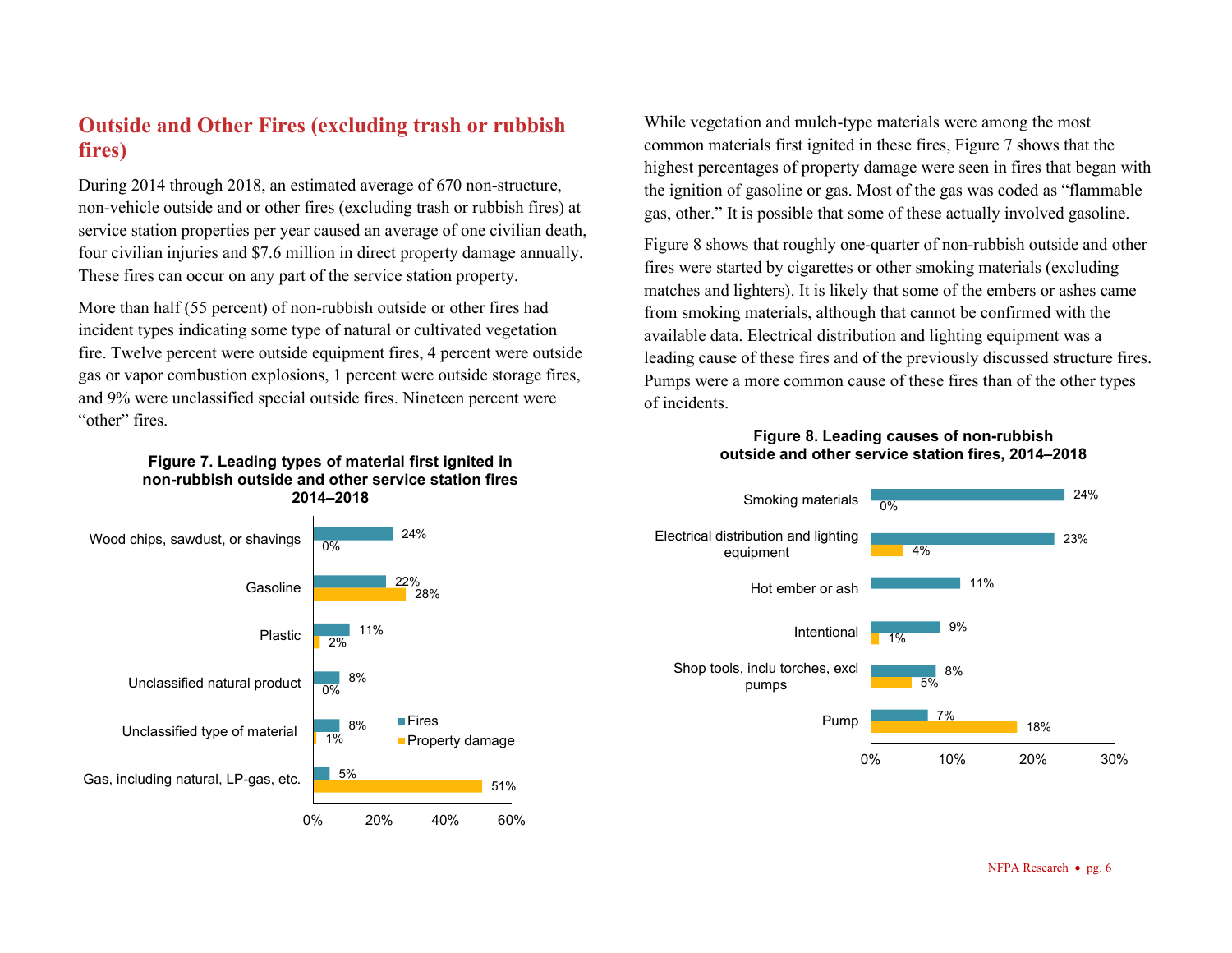## **Outside Trash or Rubbish Fires**

During 2014 through 2018, an estimated average of 590 outside trash or rubbish fires at service station properties per year caused an average of three civilian injuries and \$0.2 million in direct property damage annually. Less than one death per year was reported in these fires.

Almost two of every five (38 percent) outside trash or rubbish fires were intentional, a much higher percentage than was seen with any of the other incident types.

## **For More Information**

Individuals interested in keeping service stations safe from fire should consult *NFPA 30A - [Code for Motor Fuel Dispensing Facilities and](https://www.nfpa.org/codes-and-standards/all-codes-and-standards/list-of-codes-and-standards/detail?code=30A)  [Repair Garages](https://www.nfpa.org/codes-and-standards/all-codes-and-standards/list-of-codes-and-standards/detail?code=30A)* for information about fire prevention in these properties.

## **Methodology**

For more detailed information about the causes, circumstances, and trends related to fires in these properties, see *[Fires in or at Service or Gas](http://www.nfpa.org/servicestationfires)  [Stations Supporting Tables.](http://www.nfpa.org/servicestationfires)*

The statistics in this analysis are estimates derived from the US Fire Administration'[s National Fire Incident Reporting System \(NFIRS\)](https://www.usfa.fema.gov/data/nfirs/) and NFPA's annual survey of US fire departments. Fires reported to federal or state fire departments or industrial fire brigades are not included in these estimates. Only civilian (non-firefighter) casualties are included in this analysis.

Service or gas stations were identified by NFIRS property use code 571. Fires with the confined structure fire incident types (NFIRS incident type codes 113–118) were analyzed separately from the other NFIRS structure fire incident type codes (111–112 and 120–123). Results were summed. Outside non-rubbish and unclassified fires (NFIRS incident type codes 100, 140–149, and 160–199) and outside rubbish fires (NFIRS incident type codes 150–159) were also analyzed separately and summed. Vehicle fires were identified by NFIRS incident types 130–139.

Fires in which causal factors were unknown were allocated proportionally among fires with known data. For more information on the methodology used for this report, se[e "How NFPA's national](https://www.nfpa.org/%7E/media/Files/News%20and%20Research/Fire%20statistics%20and%20reports/NFPA-estimates-and-methodology/NationalEstimatesHomeFires.pdf)  [estimates are calculated for home structure fires."](https://www.nfpa.org/%7E/media/Files/News%20and%20Research/Fire%20statistics%20and%20reports/NFPA-estimates-and-methodology/NationalEstimatesHomeFires.pdf)

## **Acknowledgments**

The National Fire Protection Association thanks all the fire departments and state fire authorities who participate in the NFIRS and the annual NFPA Fire Experience Survey. These firefighters are the original sources of the detailed data that makes this analysis possible. Their contributions allow us to estimate the size of the fire problem.

We are also grateful to the US Fire Administration for its work in developing, coordinating, and maintaining the NFIRS.

To learn more about research at NFPA, visi[t nfpa.org/research.](http://www.nfpa.org/research)

Email: [research@nfpa.org.](mailto:research@nfpa.org)

NFPA No. PKG15.